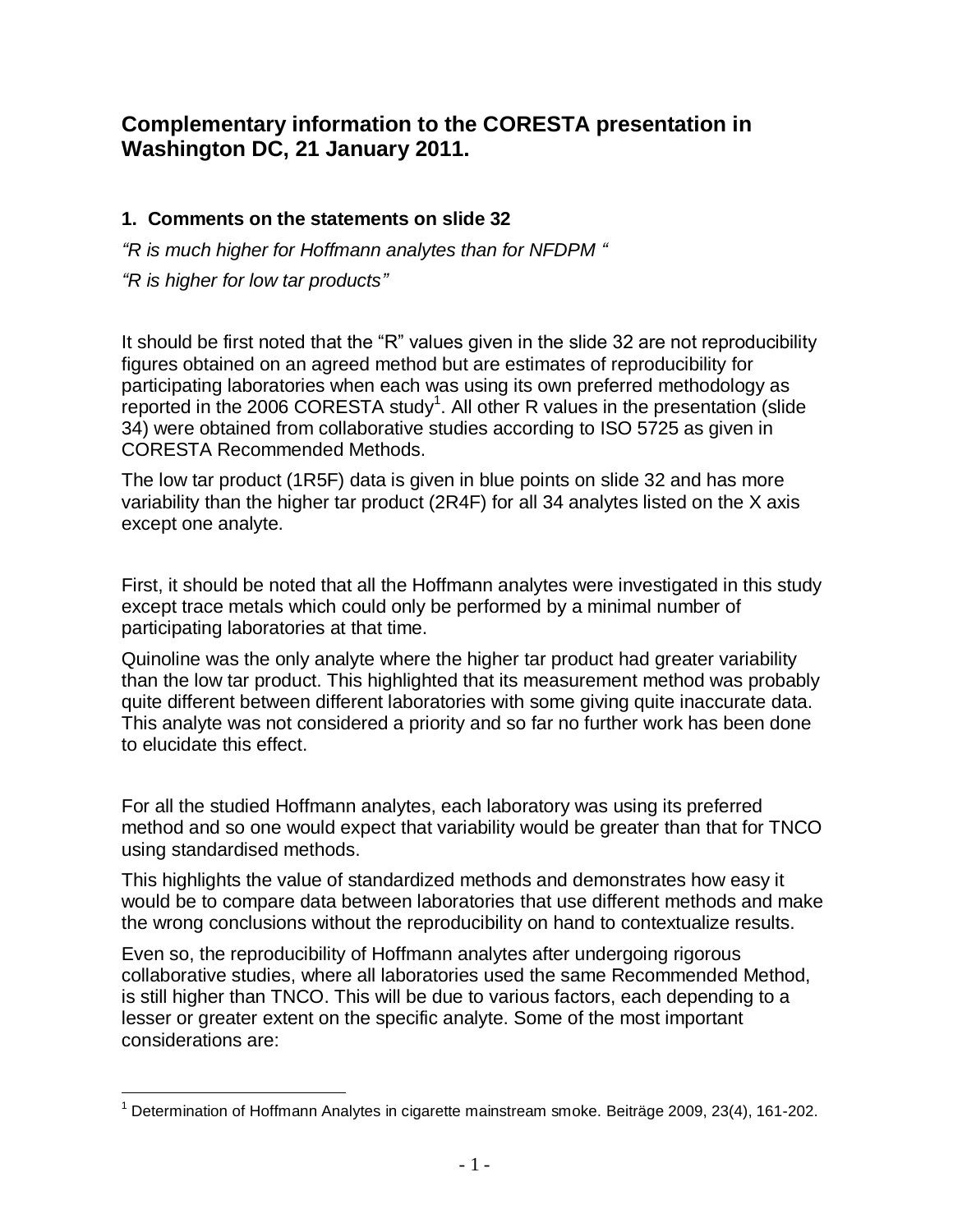- o The levels of the Hoffmann analytes are measured in micrograms or nanograms which are a factor of a 1000 or a million times lower than TNCO that are measured in milligrams and as a consequence increased variability occurs.
- o TNCO are measured either gravimetrically for TPM; from a gas bag for CO or from a simple solvent extract followed by gas chromatography analysis for nicotine. The determination of many other analytes necessitates clean-up procedures before measurement and potential interference from other compounds in the smoke matrix and these factors are bound to have an effect on R.
- o Some compounds, such as benzo[a]pyrene may not fully separate from other components during the chromatographic analysis as already discussed in Q1.
- o Smoke produced from a cigarette is a dynamic and complex mixture. Certain analytes are unstable (such as 1,3-butadiene) and may need to be measured quickly after collection. Methods to collect gas phase compounds involve adding a trapping system into the system. Depending on the set-up this can increase dead volumes and introduce time lags between smoke generation and collection as well as change air flow rates or puff shape compared to those defined in the ISO standards. These factors need careful adjustment during method set up and validation.
- o Connection tubing to traps has the potential to absorb some reactive compounds and any effects need to be investigated prior to use.
- o The type of smoking machine, coupled with the chosen smoking regime, may have a significant effect on certain analyte yields as found in the recent collaborative study on TNCO by the ISO Working Group 10.
- o Different machine types will have other differences. If cold traps are attached i.e. distance between smoke generation to the smoke collection trap. The time for smoke collection will be different between linear and rotary smokers and this may have an effect on the levels of the most reactive / unstable compounds
- o Data variability will also depend on human error i.e. the experience, training and expertise of the technicians and the care and maintenance of equipment being used in laboratories. Where available, a partly or fully automated procedure may help to reduce this type of variability.
- o ISO 17025 accreditation requires laboratories to take part in regular collaborative studies so that their data can be compared with other laboratories and this contributes to the minimization of variability. Actually, most if not all CORESTA participants have such accreditation or an equivalent national standard.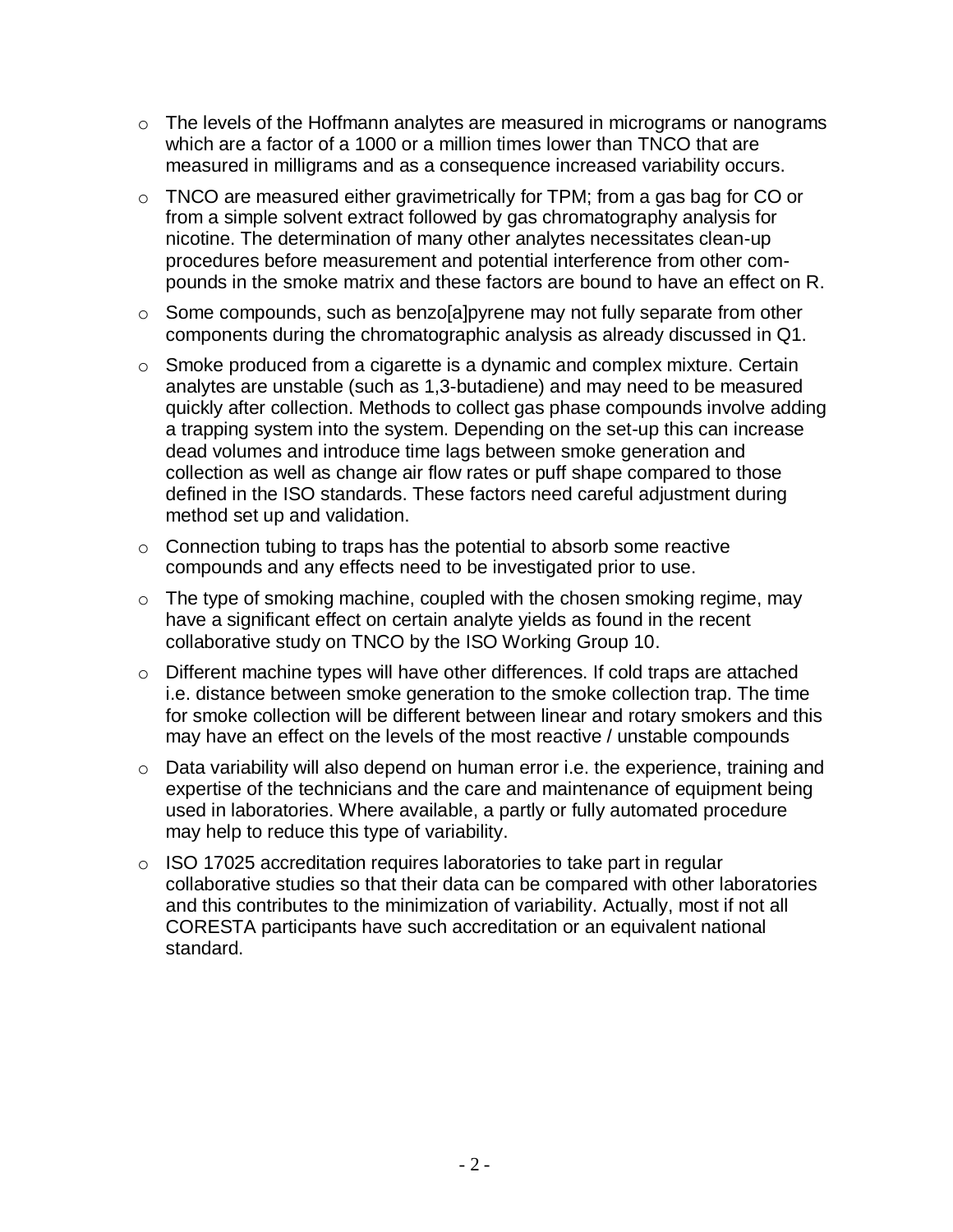#### **2. Comments on statement on slide 39**

*"High levels of inter-laboratory variability observed"*

In many cases the variability is much higher for inter-laboratory than within a lab. This is what CORESTA learned about the cause of inter-laboratory variability and ways of reducing it, both generally and for specific methods.

CORESTA has been involved in method development for many years and as such, much of its collective learning and experience has been transferred into its recommended methods and onwards into ISO standards where applicable.

There are several general steps that are incorporated into a smoke method and control of each is recognized by the CORESTA participants to have an effect on inter-laboratory variability.

- 1. Smoke is produced under the prescribed ISO smoking regime.
	- o Care must be taken to ensure that the cigarette conditioning and testing atmosphere are well controlled as well as setting up the smoking regime according to the relevant ISO standards for subsequent tar, nicotine and CO measurement.
	- o Different levels of variability may be expected based on any different smoking regime.
- 2. Smoke is collected either directly onto a Cambridge filter pad (CFP) or collection in a trap situated either after the CFP or with no CFP included.
	- $\circ$  Introduction of trapping systems different than the CFP for other analyte measurement has the potential to affect yields (due to changes in air flow, dead volumes before collection, puff shapes). Values for these parameters are set out in the relevant ISO standards. A sufficient number of traps in series must be used to ensure high analyte recovery.
- 3. Other components of the smoke matrix can interfere with the measurement of other targeted smoke analytes and in some cases a smoke clean-up prior to measurement is needed.
	- o Even after clean-up, some compounds, such as benzo[a]pyrene in the example given in the presentation to FDA, do not fully separate from other components during the chromatographic analysis and how that peak is integrated during measurement can have a significant effect on its level. It is not always easily explainable but not every laboratory experiences this lack of separation whereas for others the compound of interest and the interfering compound may co-elute.
	- o Care must be taken concerning the purity of chemicals used as calibration standards.

Within-lab variability is a component of inter-laboratory variability and so is also an important factor for control. Further issues relating to method validation are discussed in § 6.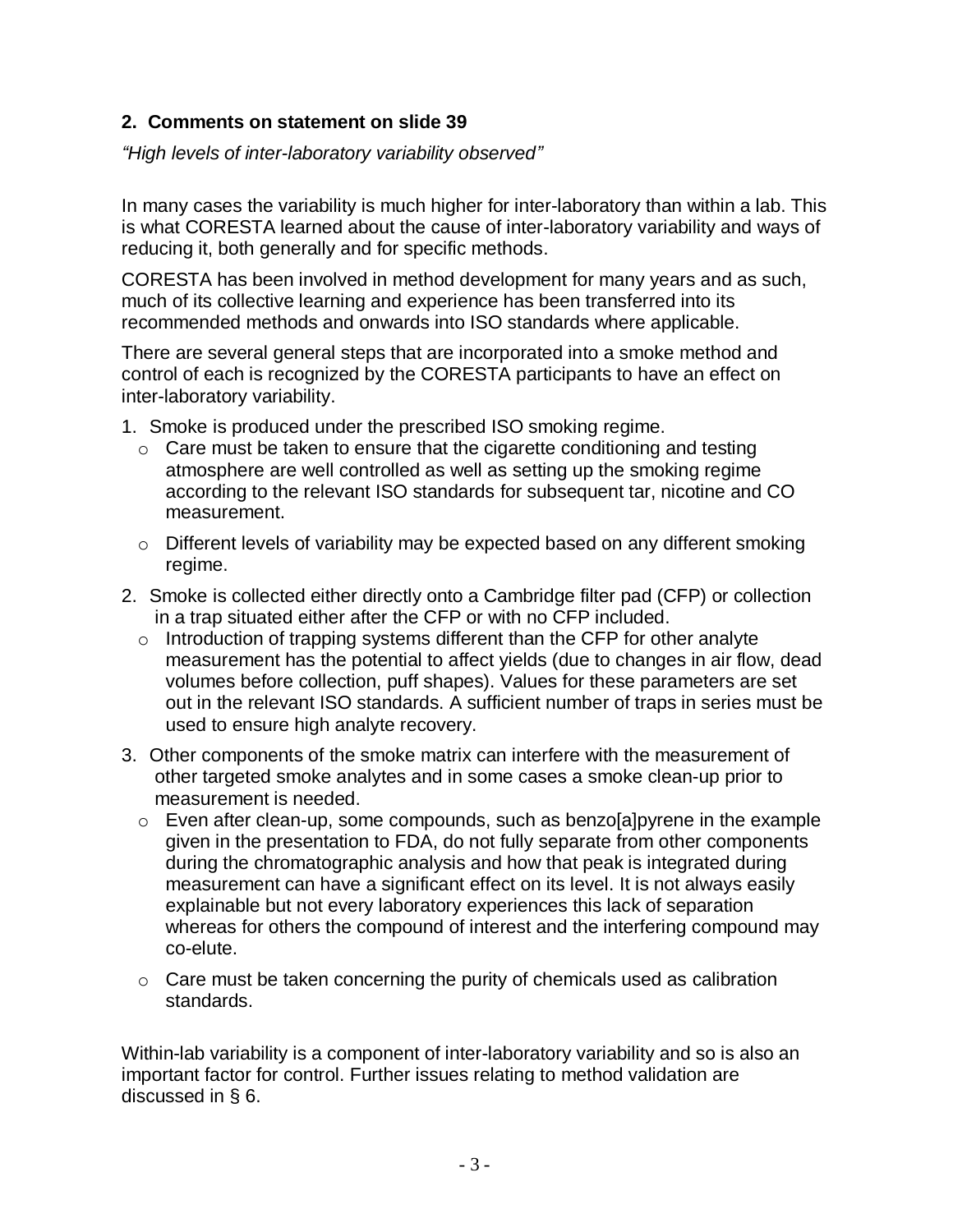The CORESTA Special Analytes Sub-Group has learned that it is advisable to run a joint experiment before the main collaborative study to allow some training as well as to investigate any particular aspects of the method.

Another learning is to have realistic expectations on the level of variability that might be obtained for the Hoffmann analytes. All the analytes studied so far give considerably higher between laboratory variability than TNCO. There is no guidance in any general ISO standards regarding what is an acceptable level of measurement variability. The R value is what it is and it took the CORESTA group some time to accept that it was not possible to make step change improvements on the R values after those made in the first few collaborative studies. For example, a series of ring trials, proficiency tests and ISO collaborative studies carried out worldwide over many years have shown that the known variability around TNCO yields cannot be overcome. Even laboratories with ISO 17025 or GLP accreditation will produce "outliers" from time to time. As all measurements are and will be subject to error, processes have been established to monitor variability within and between laboratories and to agree on reasonable and realistic tolerances. These are given in ISO 8243 and are recognized, for example, within European guidelines.

The learning made by the CORESTA study groups is provided in guidance notes within many of the CORESTA Recommended Methods to help new users. CORESTA have also published papers, for example those previously provided to the FDA, on the work of the Special Analytes Sub-Group and these provide further details on specific studied factors. Some of these issues have been previously documented, for example, in Table A4 of the UK benchmark study<sup>2</sup>.

The most efficient way of reducing uncertainty is for laboratories to seek active participation in working groups which allow open dialogue and exchange of scientific and technological know-how to avoid both misinterpretation of data and false conclusions with respect to potential product compliance.

## **3. Efficiency of the DNPH derivatization in the carbonyl study**

Smoke represents a highly dynamic mixture, with rapidly changing properties of the smoke matrix as it elutes and condenses from a cigarette. These changes include the decrease of some constituents and the artificial formation of others at the same time. In order to make different samples of machine generated smoke comparable with respect to carbonyls, a strictly defined sample handling procedure after smoking is advisable (temperature, duration of derivatization, time until measurement and time differences between measurements). From an operational point of view, these factors must be considered as well as the issues of completion and under/overestimation with respect to derivatization.

When the Sub-Group started work on selected carbonyls the derivatization issue was discussed and was a critical part of the joint experiment carried out prior to the collaborative study (the whole process being outlined in § 6). Three factors were

 2 E Gregg et al., The UK smoke constituents testing study. Summary of results and comparison with other studies. Beiträge 2004 21(2), 117-138.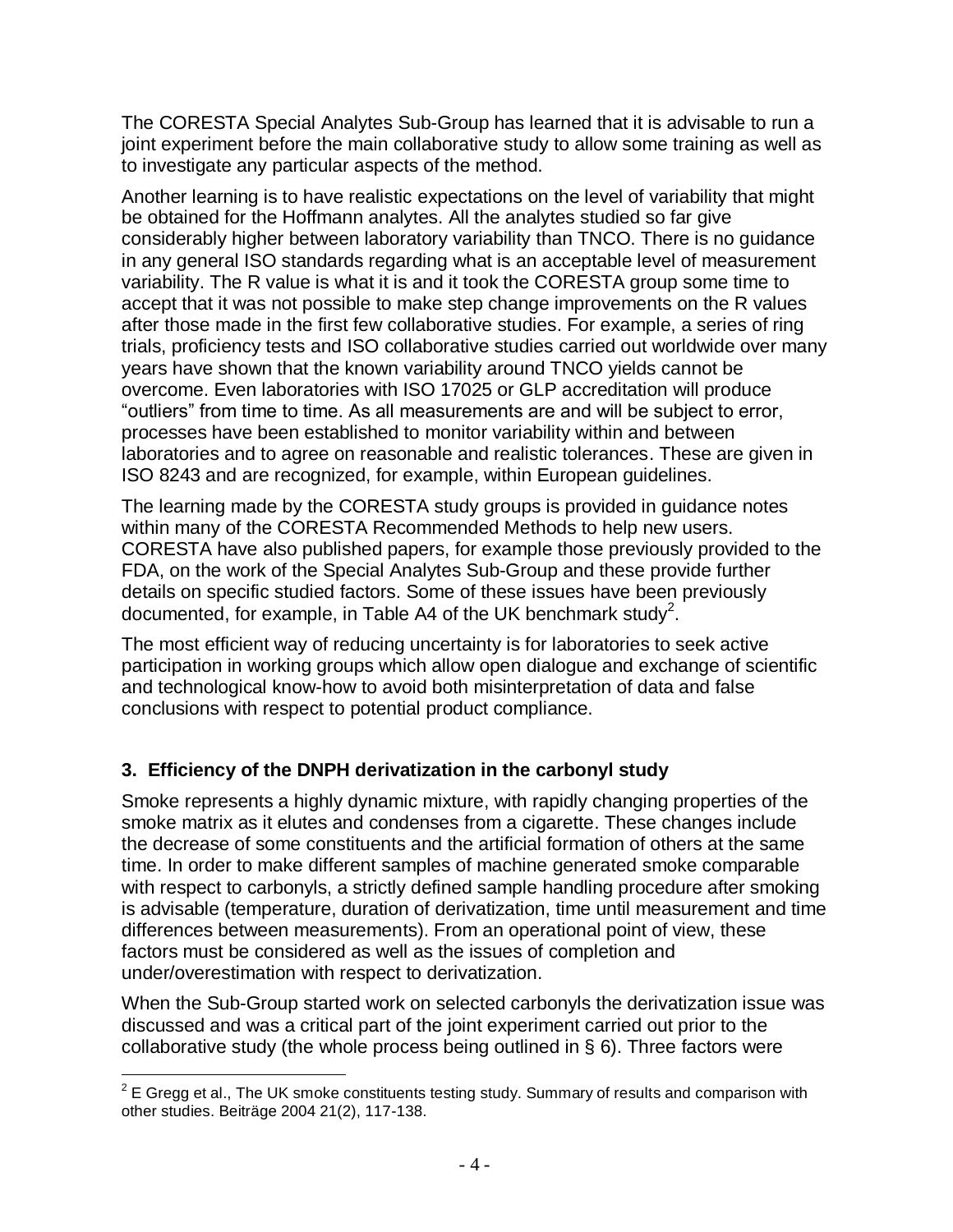identified for specific study i.e. the volume of the trapping solution in the impinger trap; the mineral acid for the derivatization step and the completion time for the derivatization step (5 or 30 minutes). The results showed no significant increase from a 5 to a 30 minute derivatization. The trapping efficiencies of the liquid traps were found to be crucial for complete collection. Each laboratory determined whether any DNPH derivative was measured in the last of a series of traps. If none were found then the trapping efficiency of the earlier traps was considered sufficient. As long as an excess of DNPH was used and un-reacted DNPH was detected in the chromatogram then a complete reaction was assumed.

## **4. Accounting for carbonyls underestimation, linked to incomplete reaction**

In addition to the aspects studied in and discussed following the joint experiment, laboratories had shared their experiences and data from other methods. For example, work on direct collection of the gas phase in a glass syringe provided very similar smoke yields on reference cigarettes to those found by the DNPH method<sup>3</sup>.

## **5. Standards used to correct for this**

Other factors concerning the derivatisation are also important. For example, when calibration standards (carbonyls) are derivatised they form only one isomeric derivative.

However, when smoke samples are derivatised in mineral acids to further push the equilibrium towards the derivative, two isomers are formed (cis and trans) and particularly for acetaldehyde the additional isomer forms a significant portion of the total and must be included in the overall quantitative measurement in smoke. The minor carbonyls may also form additional isomers but these are not easily separated from interfering components in the matrix and so have not been included in the quantification as pragmatically agreed by the SubGroup members for the Recommended Method.

During method validation, additional reference compounds (such as acetaldehyde and other carbonyls) are added at different concentrations to the collected smoke. Percentage recoveries are determined, again, ensuring that there is an excess of the derivatizing reagent. Recovery levels are compared across laboratories to further address the raised FDA question.

## **6. Primary factors that cause R to be increased for specific analyses**

The primary factors that cause an increase in R are dependent on the studied analyte and the chosen method. Proper method validation is required with investigation and discussion by participants at each step in the process rather simply following a method taken from the literature. Different considerations need to be

 $\overline{a}$  $3$  Studies on alternative analytical methods for the determination of organic compounds in the gas phase of mainstream cigarette smoke. M. Intorp, CORESTA Meeting 2004. ST 29.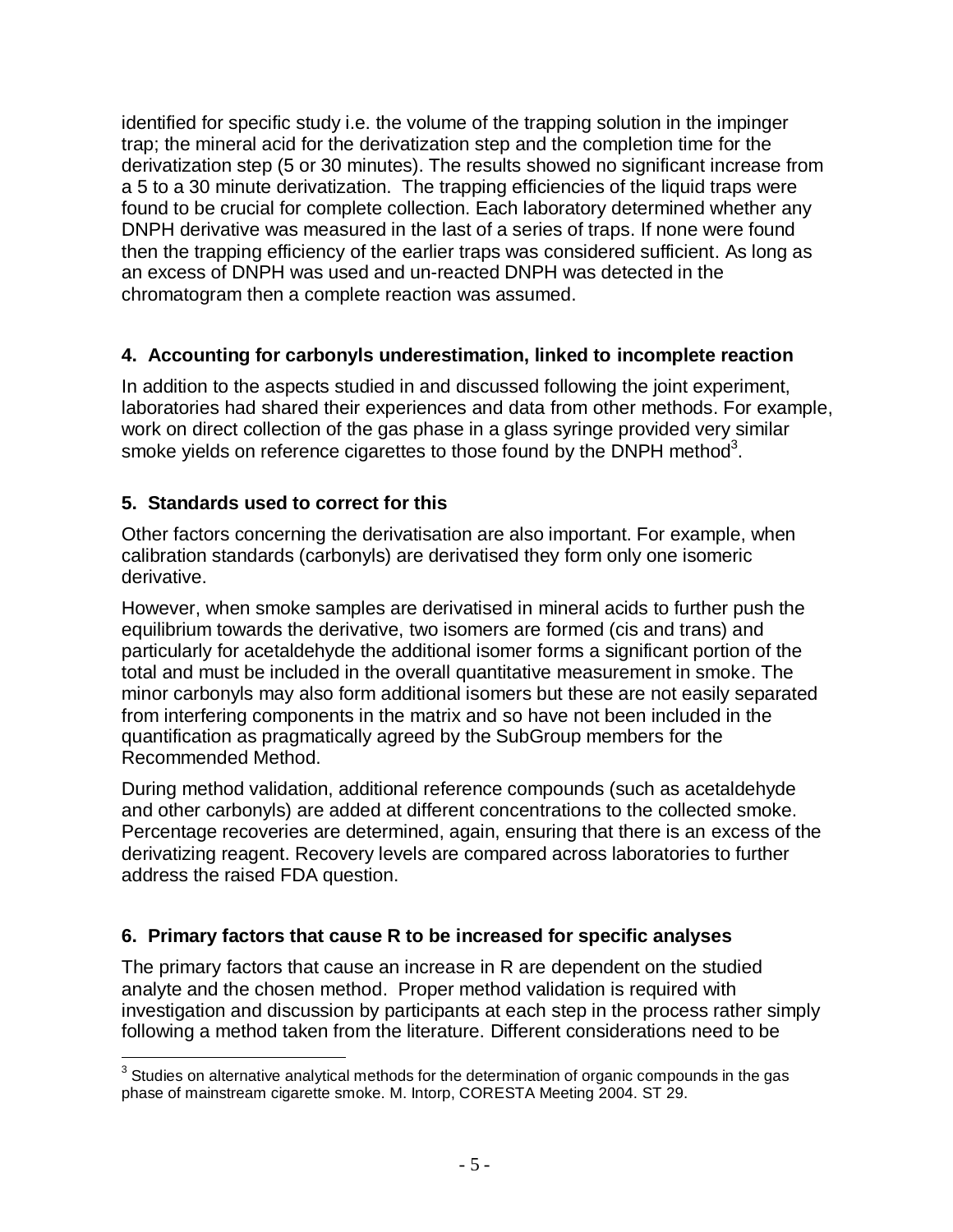made for each studied smoke component although there will be key validation principles that are set out in the ISO 17025 accreditation standard (e.g. determination of limits of quantification / limits of detection / recovery rates / concentration range for which the method has been calibrated / within-laboratory variability range).

CORESTA method development usually includes the following steps:

- 1. An evaluation of the range of available methods and equipment used in various laboratories is done firstly by collating details of the various aspects of those methodologies in a questionnaire format and tabulation of data for comparative purposes. Where work on in-house methods has produced data for reference cigarettes this information may also be shared.
- 2. The Sub-Group discusses the method differences and the weaknesses of certain approaches followed by broad agreement on common or well understood method components that can be harmonized and aspects that need further work.
- 3. A joint experiment is then organised, preferably statistically designed, to investigate the identified method components that the participants have put forward as potentially affecting incomplete measurement or data variability. A limited number of test articles, usually reference cigarettes, are used. This phase allows some training to implement the new method in-house and to generate internal validation data.
- 4. The Sub-Group discusses results of the joint experiment and decides whether there is a sufficient basis for harmonization and for moving forward to a full collaborative study using a recommended method. If not, the Sub-Group proposes a further joint experiment to look at other specific aspects of the methodology (followed by further discussion).
- 5. A collaborative study is carried out to obtain "r" and "R" values on a broad range of products with detailed guidance given to participants on conducting the study. A relatively high number of participants is required for a collaborative study with around 20 being a realistic number to obtain a robust value for R and this is perhaps uniquely only possible within CORESTA.
- 6. The Sub-Group discusses which guidance notes should be included in the recommended method.
- 7. The Sub-Group documents the work in the form of a CORESTA Recommended Method (CRM) that is made available on the CORESTA website and in many cases is published in more detail in a scientific paper.

The whole process demonstrates the value of the CORESTA forum where participants share their experiences in an open round table discussion.

A CORESTA collaborative study on volatiles has recently been finished. The yield variability with "R" expressed as a percentage of the mean yield for the 3R4F reference cigarette was 37 % (benzene) and 71 % (butadiene). Low tar products, such as the 1R5F reference cigarette, showed even higher levels. It appears difficult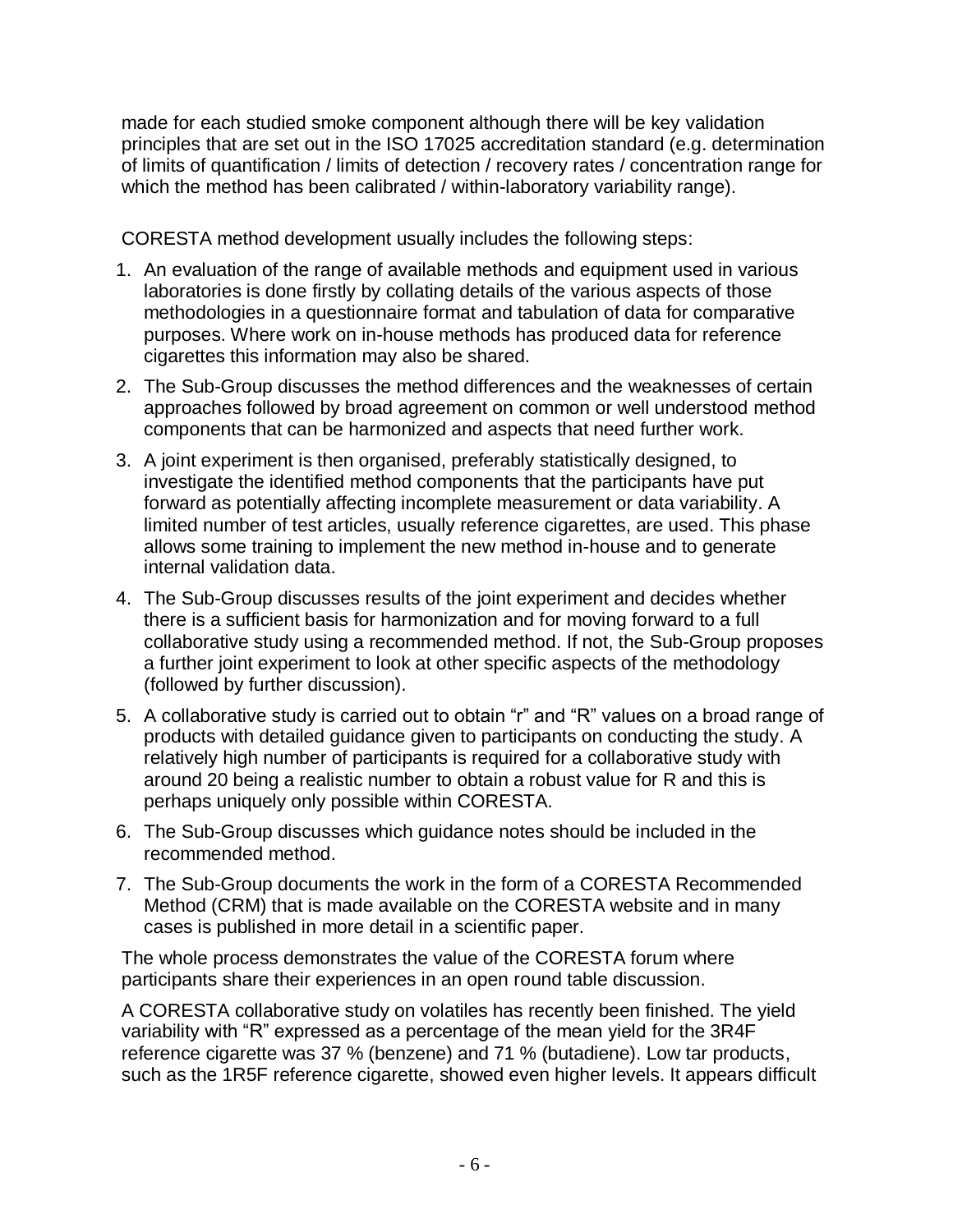to reduce the within lab variability and as such these tolerance levels will need to be formally acknowledged when it comes to comparison of test results.

Of course, if only one collaborative study is performed then there will be no indication about whether the R value improves over time as laboratories become more experienced in using the recommended methodology. Some improvements have been seen in the R values from TSNA studies over time. For example, the CRM values obtained in 2003 are lower compared with those obtained in the CORESTA 2006 study. However R values were still much higher than those obtained for TNCO.

# **Notes on CORESTA**

#### **Relations with ISO**

As an association of tobacco related companies, CORESTA's purpose was defined by resolutions. One of these clearly stated *"that the reference systems be unified [and] analytic methods standardized".* This gave way to the CORESTA Recommended Methods (CRMs) that were tools for the industry to work in the same way and offer comparable and sound measurement results. In the same time, CORESTA member companies had delegates working in their respective standardization bodies. It came naturally that some CRMs were considered worth becoming international standards.

A New Work Item (NWI) can be proposed to the ISO by any member of a national body, and this NWI can be the integration of a CRM, where most of the work has been done and discussed and agreed upon by the very users on a worldwide scale.

When a CRM has been accepted as a NWI, a working group is formed and the standard is written, checked, voted upon and approved according to ISO procedures and templates.

As a French organization, CORESTA is a liaison member of the Tobacco Bureau of the French association for standardization (AFNOR). As for the more global TC126 which met in Rio last autumn, it is no surprise that many members of this committee belong to CORESTA member companies, but not all of them. Parts of this committee are the National delegates to the ISO TC126 global meetings, where CORESTA is also a liaison member, represented by the Secretary General and a Delegate mandated by the Board. The CORESTA delegation cannot vote, but can propose items to the agenda, and receives all the relevant information, including the progress steps from the NWI to the final ISO Standard.

#### **CORESTA members breakdown, apart from tobacco companies.**

Considering that tobacco companies are not only the manufacturers of consumer products but also the leaf growers and suppliers, the figure shown in the Washington DC meeting presentation (p.13) depicts the current distribution of CORESTA membership, including agrochemicals, equipment, paper, filter suppliers. However,